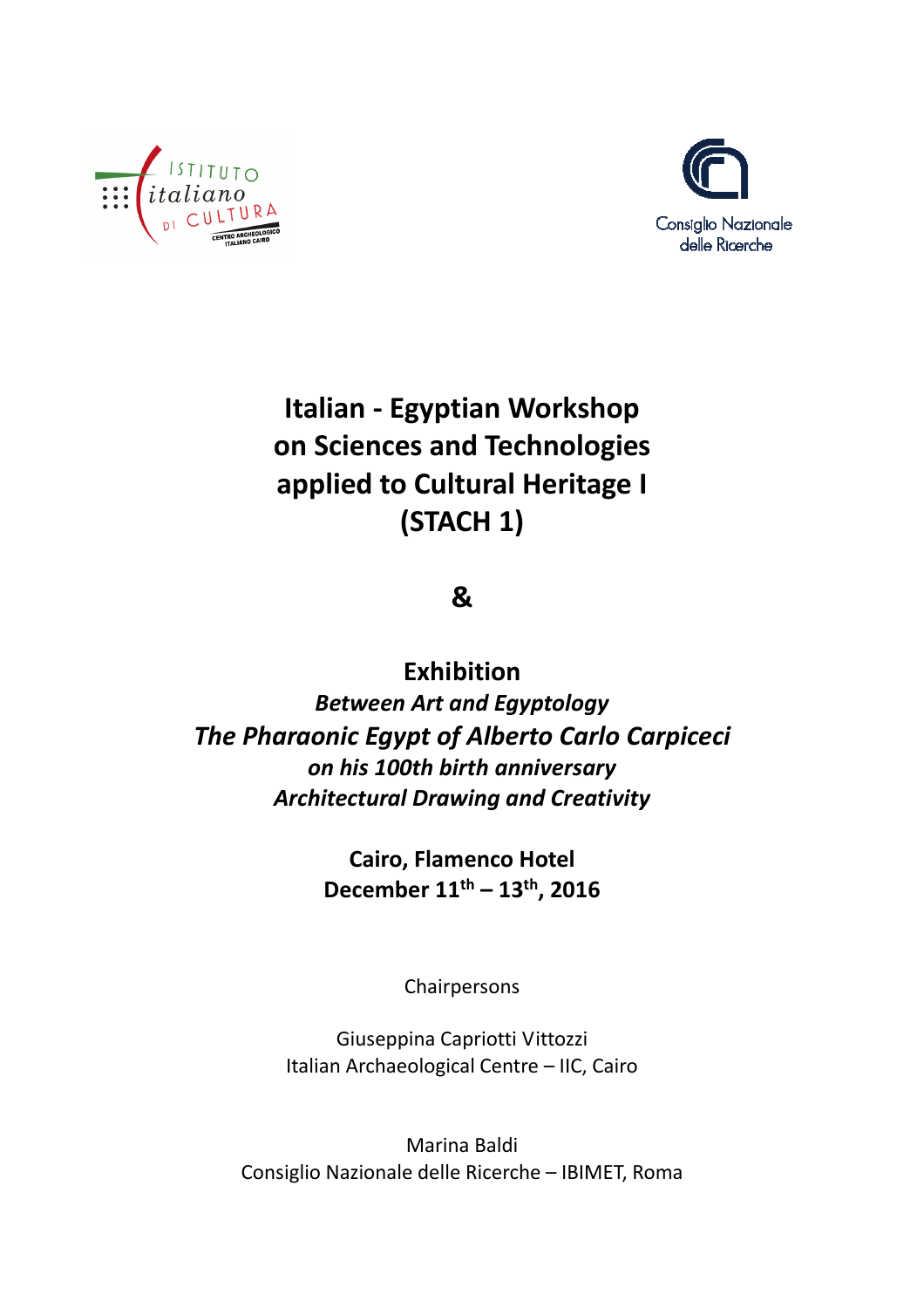# **Italian - Egyptian Workshop on Sciences and Technologies applied to Cultural Heritage I (STACH 1)**

# **Abstract**

#### **Background and objectives**

The workshop would open a wide and integrated view on sciences and technologies applied to Cultural Heritage, in particular to Egyptian Archaeology. The event main aim is to strengthen the collaborations between Italian and Egyptian research teams, continuing the road open by the Italian-Egyptian Workshop "Archaeology and Environment" (Aswan, November 2013) and the very important meeting of 100 Italian and Egyptian researchers hold in Turin (June 2015), strongly sustained by the former President of the National Research Council of Italy and the Egyptian Ministry of Scientific Research. The workshop will also display some features of the Italian archaeological work in Egypt following the path of the conference "Italian Research on Egyptology: from Ippolito Rosellini to current archeological projects" (Cairo, October 2014), organized by the Director of the Italian Cultural institute.

Moreover, the workshop aspires to meet the demand for training by the Ministry of Antiquities, opening the doors to a wide number of young functionaries.

The program starts presenting results from some joint research projects already in existence.

The lectures range from archaeology, to environment, to observation technologies as satellite remote sensing, and analysis of materials with conservation techniques. In particular, the session on archaeology will illustrate research results on the important area of the Suez Canal, focused by the Ministry of Antiquities through the Suez Project. The workshop includes laboratories to enhance the participation of young scholars, who will be able to display and discuss their experiences.

Topics:

Archaeology, Meteorology, Spectroscopy, Biology, Chemistry, Satellite Remote Sensing, Photogrammetry, Geophysical survey, IT/ICT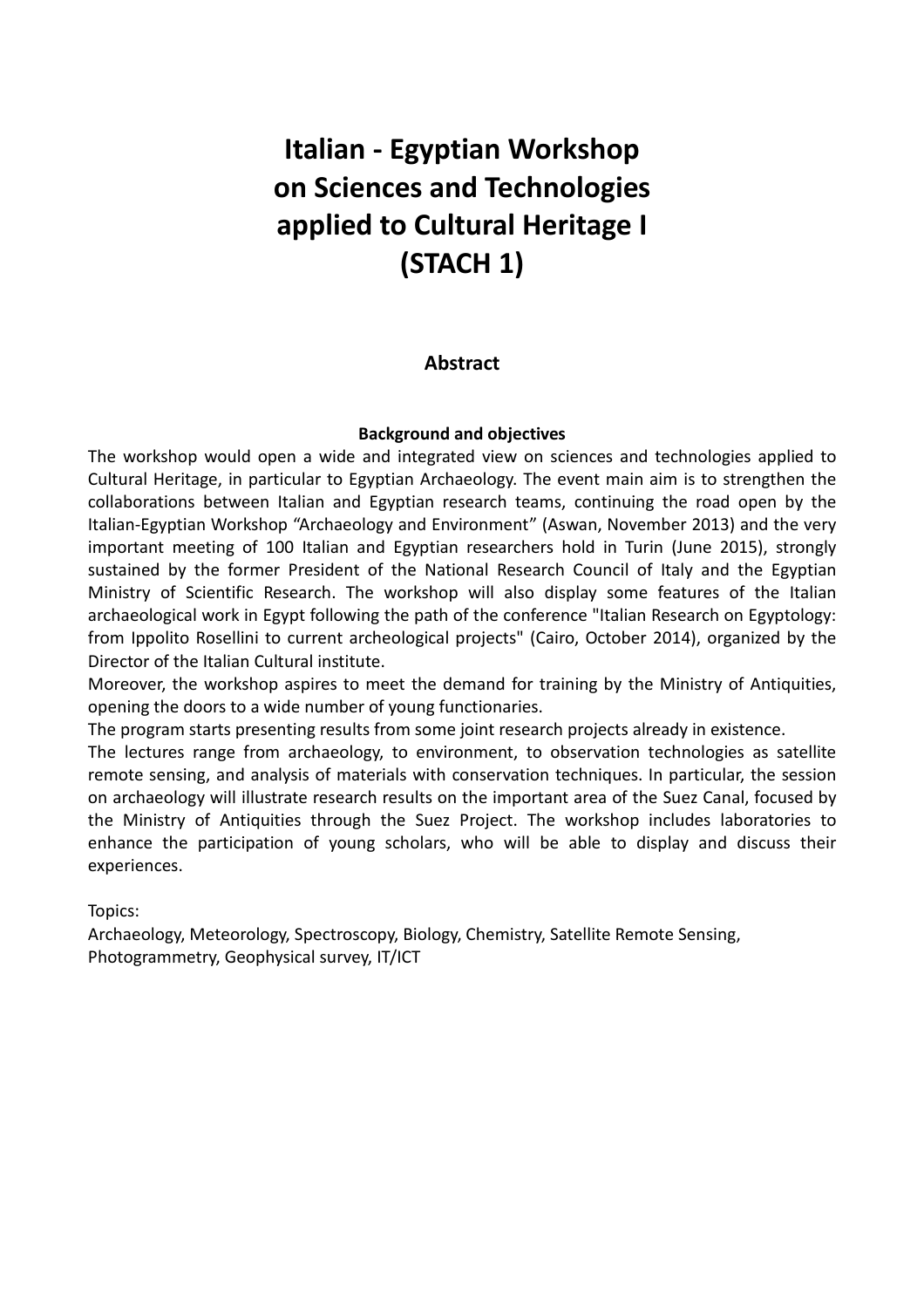# **Program**

# **Sunday, December 11th**

#### **9.00 Registration of participants**

#### *Morning*

**9:30 – 10:00 Opening Session Welcome speeches - Italian and Egyptian Authorities**  Paolo Sabbatini, Direttore dell'Italian Cultural Institute, Cairo Dalia El Meligy, Director of Research and Conservation, Ministry of Antiquities Mohamed Ismail, Supervisor of the Permanent Committees and Foreign Missions, Ministry of Antiquities Giuseppina Capriotti Vittozzi, Manager of the Italian Archaeological Centre – IIC, Cairo **10.00 – 10.30** Claudio Margottini, Italian Scientific Attaché, Cairo *Reducing UNESCO Heritage losses through proactive geosciences*  **10.30 - 11.00** Christian Greco, Museo Egizio, Turin *Dialogue between Egyptology and Sciences: Archaeometry as a tool, Research as an end* **11.00 – 11.30** Randa Abdel-Karim**,** Engineering Center for Archeology - Faculty of Engineering, Cairo University *Application of Nanotechnology in the Field of Conservation of Cultural Heritage*  **11:30 – 12:00** *Coffee Break* **12.00 – 12.30** Venice Gouda, National Research Centre, Cairo *Strategies for the conservation of metallic cultural heritage in the frame of Italy-Egypt cooperation* **12.30 – 13.00** Emma Angelini – S. Grassini, Polytechnic of Turin, *Tailored cleaning procedures for metallic cultural heritage artefacts* **13.00 -13.30** Donatella Cavezzali, ISCR- Istituto Superiore Conservazione Restauro, Rome *Sharing Knowledge through training ISCR training activities to the conservation of Egyptian cultural properties*  **13.30 - 14.00** Taha Mattar, Central Metallurgical Research & Development Institute *Egyptian-Roman heritage: a concrete relationship* **14.00 - 14.30** Daniele Malfitana together with Antonino Mazzaglia, National Research Council of Italy - IBAM *Producing knowledge in Archaeological practice and Cultural Heritage Research* 

*14.30 - 15.30 Lunch*

#### *Afternoon*

*Session I* **–** *Archaeology, Chair Giuseppina Capriotti Vittozzi*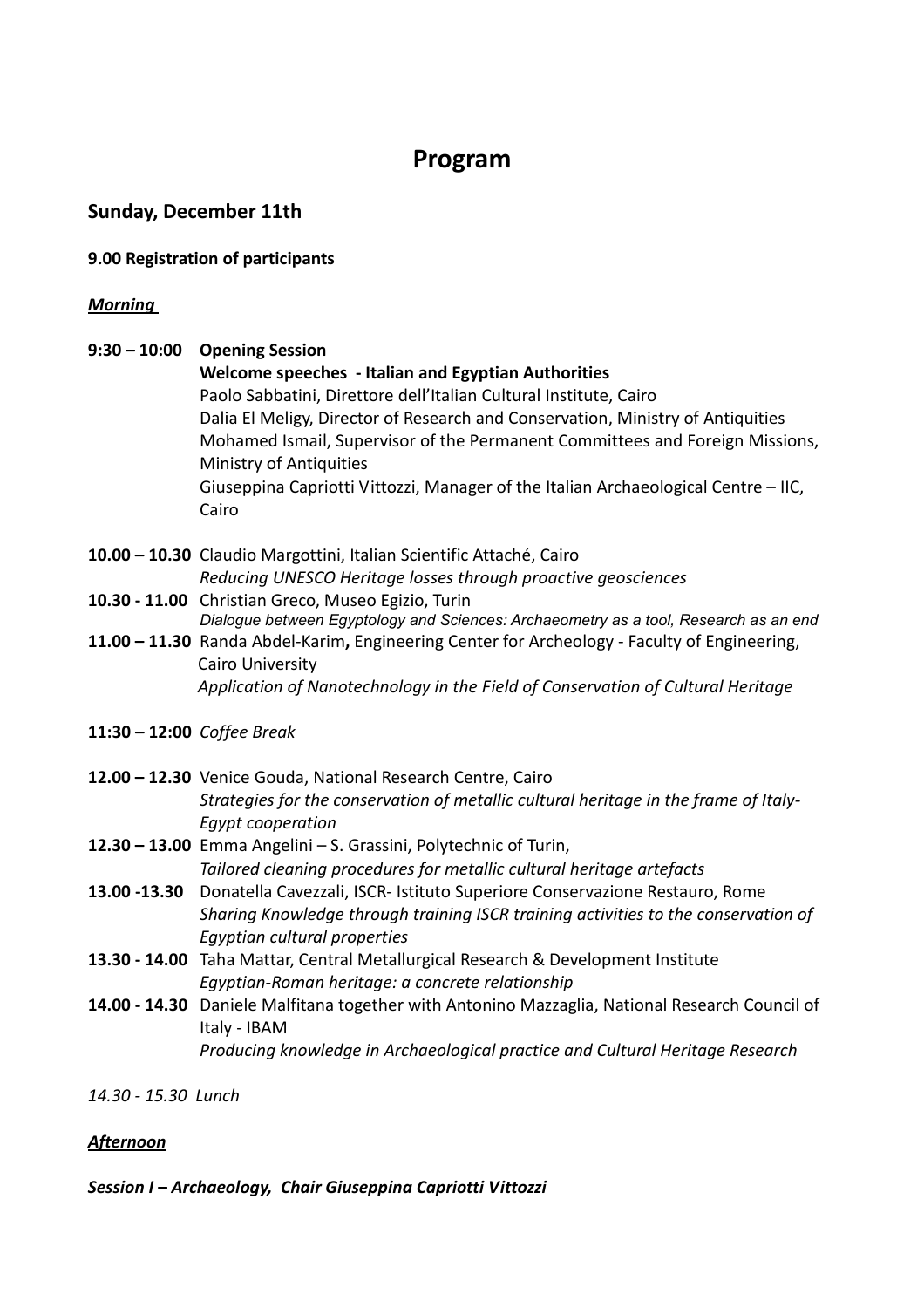| 15.30-15.50               | Mohamed Abdel Maksoud, Egyptian mission in Tell Hebua         |
|---------------------------|---------------------------------------------------------------|
|                           | Tell Heboua, the Eastern gate of Egypt                        |
| 15.50-16.10               | Giuseppe Squillace, Calabria University                       |
|                           | The area of the modern Suez Canal in the Graeco-Roman sources |
| 16.10-16.30               | Annalinda Iacoviello, Tor Vergata University of Rome          |
|                           | New archaeological Excavations in Tell el-Maskhuta            |
| 16.30 -17.00 Coffee break |                                                               |

**17.00-17.20** Sayd Abdel-Alim, Ministry of Antiqities *New excavations in Tell Dafnah* **17.20-17.40** Mahmoud Ragab, Ministry of Antiqities *The Disappeared Blocks from Tjeky Temple.* 

**18.00 – 18.30** *Discussion*

**18.30 Inauguration of the exhibition** *The Pharaonic Egypt of Alberto Carlo Carpiceci*

# **Monday, 12 December**

#### *Morning*

| Session I – Conservation and Restoration of Cultural Heritage (ctd) – Chair Donatella Cavezzali |                                                                                                       |
|-------------------------------------------------------------------------------------------------|-------------------------------------------------------------------------------------------------------|
| $9.15 - 9.35$                                                                                   | Badawi Ismail, South Valley University                                                                |
|                                                                                                 | Conservation management and technology in museum storage                                              |
| $9.35 - 9.55$                                                                                   | Giuseppe Fanfoni, Centro Italo-Egiziano per il Restauro e l'Archeologia                               |
|                                                                                                 | Technologies and techniques applied to the restoration, in the CIERA work-site school                 |
|                                                                                                 | 9.55 - 10.15 Moamen Othman, Ministry of Antiquities                                                   |
|                                                                                                 | From scattered to integrated: using virtual Restoration for reassembling papyrus the                  |
|                                                                                                 | book of the dead of Mnw Hr -xt from 18th Dynasty                                                      |
|                                                                                                 | 10.15 - 10.35 Cristina Vazio, Conservator                                                             |
|                                                                                                 | Conservation of wall paintings in Khonsu Temple, Karnak                                               |
| $10.35 - 10.50$ Discussion                                                                      |                                                                                                       |
| $10.50 - 11.20$ Coffee Break                                                                    |                                                                                                       |
| Session II – Observation technologies (ctd) environment – Chair Mohamed Hamdan                  |                                                                                                       |
|                                                                                                 | 11:20 - 11:40 Marina Baldi, National Research Council of Italy - IBIMET                               |
|                                                                                                 | Climate change and cultural heritage: knowing the impacts for conservation<br>measures identification |
|                                                                                                 | 11:40 - 12:00 Magdy Kamal Badir Beshayb, Egyptian Meteorological Authority, Cairo                     |
|                                                                                                 | Extreme climate events over Egypt, a case study in Alexandria                                         |

**12:00 – 12:20** Hanan Elhaes, Medhat Ibrahim, National Research Centre & Ain Shams University, Cairo

*Cost Effective Natural Materials for Remediation of Heavy Metals from Wastewater* 

**12.20 – 12.40** Paola Grenni, together with - Martina Cardoni - Martina Di Lenola - Anna Barra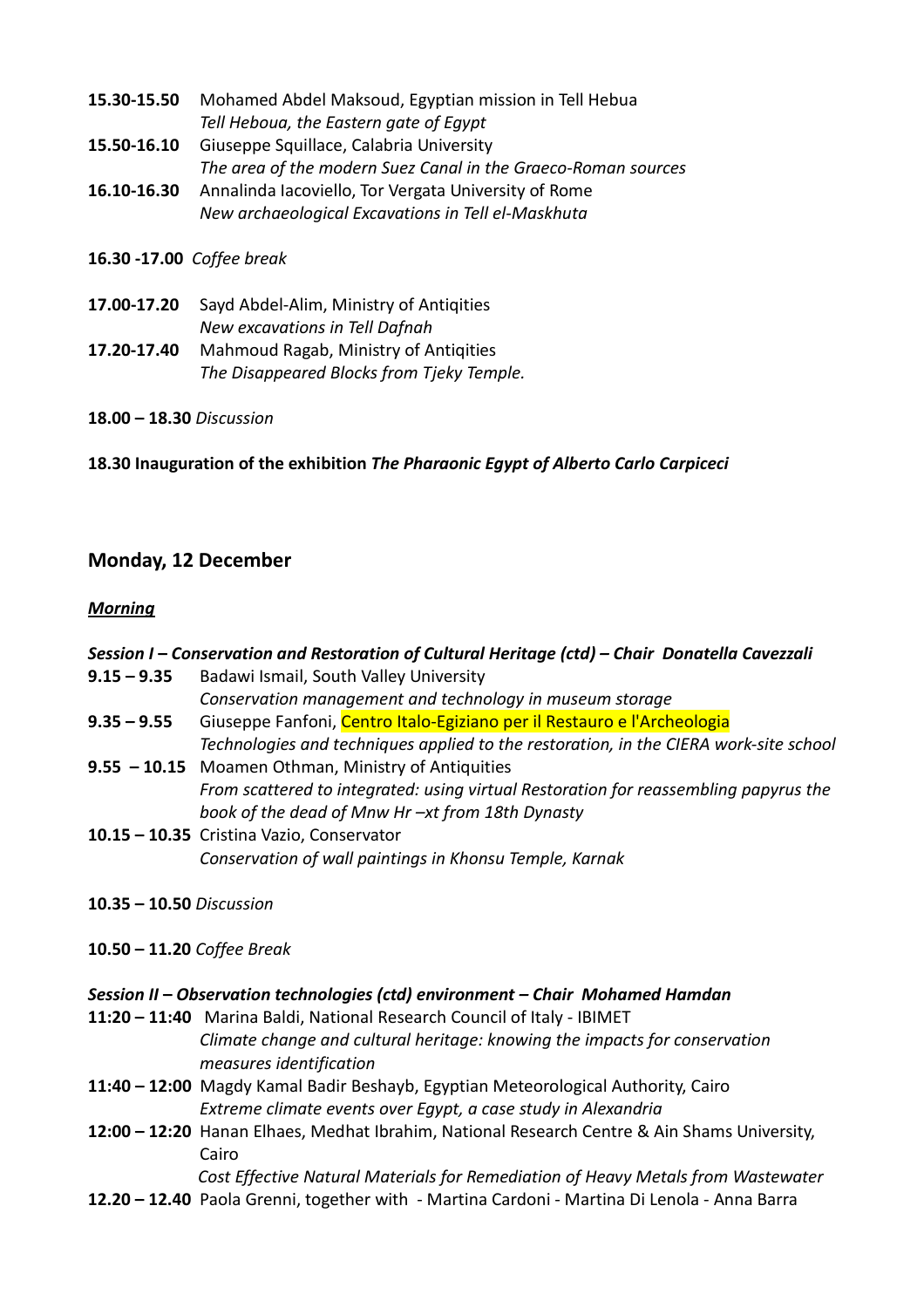Caracciolo, National Research Council of Italy - IRSA *Fluorescence in situ hybridization technique as useful tool for detecting biodeteriogens of Cultural Heritage*

- **12.40 12.55** *Discussion*
- *Session III* **–** *Observation technologies, environment Chair Medhat Ibrahim*
- **12.55 13.15** Mohamed Hamdan, Cairo University *Geoarchaeology and Nile floodplain evolution of Saqqara-Memphis area*
- **13.15 13.35** Marilena Cozzolino, Molise University *Geophysics for archaeology: methodologies and case histories*
- **13.35 13.55** Magdy Ahmed Atya, National Research Institute of Astronomy and Geophysics *Initiating an Interactive Geo-informative Map for the Valley of the Golden Mummies (VGM), Bahariya Oases, Giza, Egypt. Particular results of STDF 4168 Basic and Applied Sciences*
- **13.55 14.10** *Discussion*
- **14.10 -15.10** *Lunch Break*

#### *Afternoon*

**15.10 – 16.10** Laboratories: Conservation and Restoration of Cultural Heritage Analysis of Materials in Archeology Observation technologies

#### *Session IV* **–** *Analysis of Materials in Archeology – Chair Taha Mattar*

- **16.10 16.30** Marco Ferretti, National Research Council of Italy ITABC, Rome *First outcomes of the NRC-CNR bilateral project "Joint instrumental investigation of museum collections as a means of enhancing Cultural Heritage and strengthening interdisciplinary collaboration*
- **16.30 16.50** Hamed Abdel-Aleem, Central Metallurgical Research & Development Institute *Identification, analysis and repair of failures in metallic artecrafts by advanced nondestructive testing*
- **16.50 17.20** *Coffee break*
- **17.20 17.40** Islam Mohamed Ezzat, Ministry of Antiquities *Gamma Radiation Technology in Producing Co-polymers for Specific Applications on Ancient Textiles Islam*
- **17.40 18.00** Rafaat Ahmed, Central Metallurgical Research & Development Institute *Investment casting/ lost wax technology for production of replicas*
- **18.00 18.20** Khaled Sadek Ahmed Abdel-Azim, Central Metallurgical Research & Development Institute

*Advanced physico-chemical and mechanical techniques for characterization of artecrafts* 

**18.20 – 18.35** *Discussion*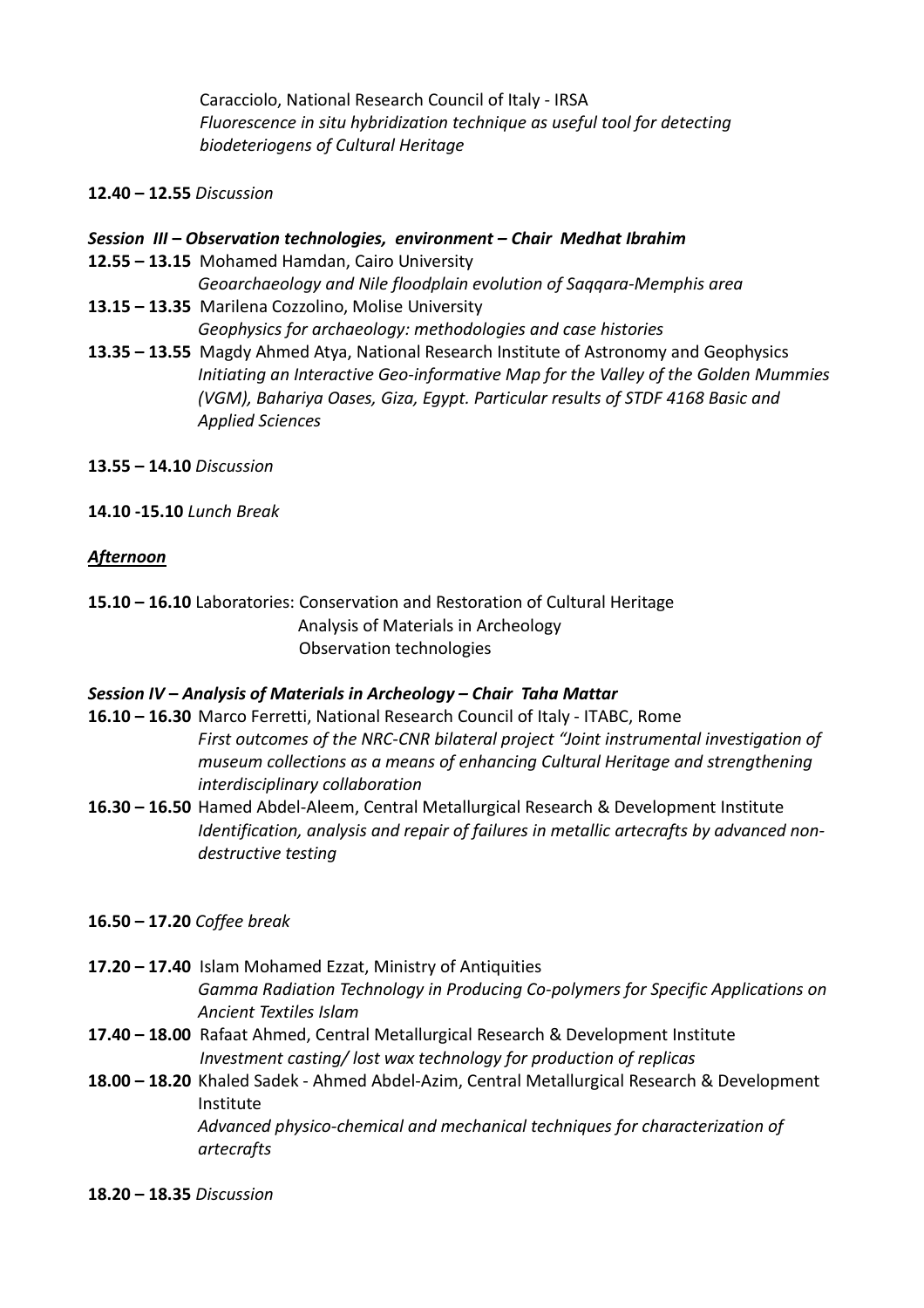# **Tuesday, 13 December**

*Morning* 

#### *Session I* **–** *Observation technologies, environment – Chair Marina Baldi*

**9.30 – 10.00** Fathi Saleh, CULTNAT, Cairo

*The Suez Canal from the time of the pharaohs up till today*

- **10.00 10.20** Bruno Marcolongo, National Research Council of Italy IRPI *Nile & Red Sea*
- **10.20 10.40** Chris Stewart, Tor Vergata University of Rome *Presentation on the application of Synthetic Aperture Radar (SAR) for archaeological research in Egypt*
- **10.40 11.10** *Coffee Break*
- **11.10 11.30** Rosa Maria Salvatori, National Research Council of Italy IIA, Rome *Multispectral remote sensing as a tool for enviromental and archeological studies*
- **11.30 11.50** El-Sayed Abbas Zaghloul, National Authority for Remote Sensing and Space Sciences (NARSS), Cairo *The Origin of the Archaeological Sites On the Nile Delta Region , Egypt*
- **11.50 12.10** *Discussion*

#### *Session II* **–** *Observation technologies – Chair Fathi Saleh*

- **12.10 12.30** Marco Carpiceci, Sapienza University of Rome *Digital model, acquisition and processing: the new technologies for architectural survey*
- **12.30 12.50** Francis Amin, Luxor University, *Photography for Archaeology*
- **12.50 13.10** Andrea Angelini, National Research Council of Italy ITABC, Rome *The study of hieroglyphics trough image-based system. A methodological approach for the representation of the numerical models*
- **13.10 13.30** Costantino Campisi, National Research Council of Italy IBB, Rome *3D modeling and printing for anatomical specimens of archaelogical interest*
- **13.30 13.45** *Discussion*
- **13.45 14.45** *Lunch Break*

#### *Afternoon*

**14.45 – 15.45** Laboratory: Conservation and Restoration of Cultural Heritage Analysis of Materials in Archeology Observation technologies